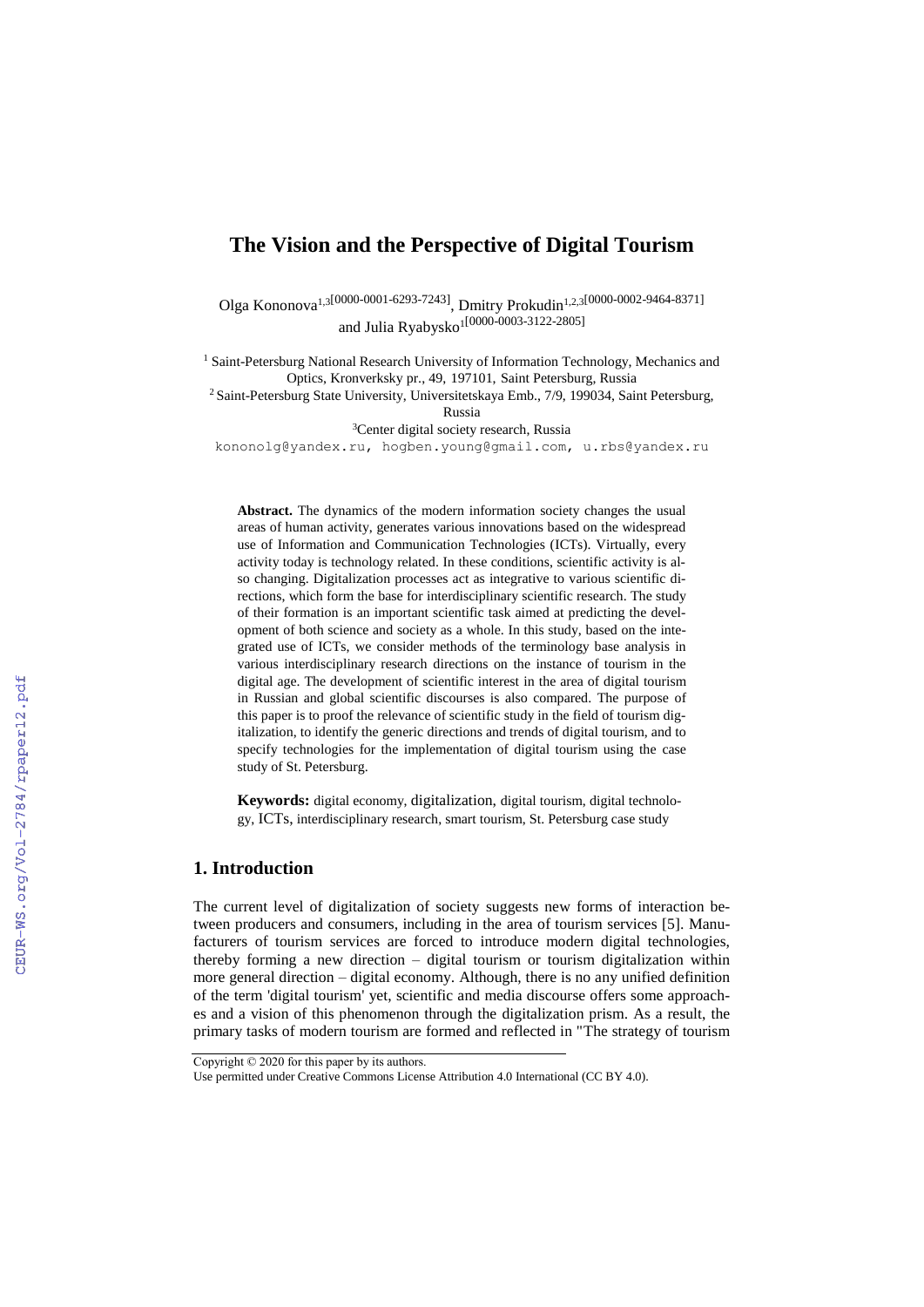development till 2035 " as "... reaching the level of world leaders in the development of digital infrastructure and services, the development of digital platforms for promoting tourism products and brands, digital navigation aids and the formation of a tourist product" [41]. The strategy proposes groups of concepts associated with digitalization: digital technologies, digital solutions, and digital services. The analysis of scientific publications allowed determining the basic term-concepts that define the processes of digitalization in tourism: 'digital tourism', 'e-tourism', and 'smart tourism' [22, 25, 26, 28, 31, 42].

eTourism is just one of the outcomes of the tourism industry incorporation of technology [42]. Smart tourism is connected with devices generating big data of various nature for monitoring tourist behavior, tourism management, and tourism marketing [25]. Digital tourism is the convergence between the physical and digital worlds, supported by sensors that collect data resulting from the interaction of tourists and the environment [31].

Studies in the area of digital, electronic, and smart tourism stay relevant. Most foreign analysts consider the results to be insufficient, reflecting only the most noticeable aspects of the ongoing digital transformations.

| Electronic government                                                      |                                                                                                  |                                        |                                   |  |                                                     |                  |              |        |  |  |
|----------------------------------------------------------------------------|--------------------------------------------------------------------------------------------------|----------------------------------------|-----------------------------------|--|-----------------------------------------------------|------------------|--------------|--------|--|--|
| Strategies, goals, objectives (needs), guidelines, values, laws, standards |                                                                                                  |                                        |                                   |  |                                                     |                  |              |        |  |  |
| Key stakeholders:                                                          |                                                                                                  |                                        |                                   |  |                                                     |                  |              |        |  |  |
| Local people                                                               |                                                                                                  |                                        | <b>State</b>                      |  |                                                     | <b>Business</b>  |              |        |  |  |
|                                                                            |                                                                                                  |                                        |                                   |  |                                                     |                  |              |        |  |  |
|                                                                            |                                                                                                  |                                        | Service                           |  |                                                     |                  |              |        |  |  |
|                                                                            | <b>Business architecture</b>                                                                     |                                        |                                   |  |                                                     |                  |              |        |  |  |
|                                                                            | The city's sphere – Digital Tourism                                                              |                                        |                                   |  |                                                     |                  |              |        |  |  |
|                                                                            |                                                                                                  | Principles <sup><math>1</math></sup>   |                                   |  |                                                     | Requirements     |              |        |  |  |
|                                                                            |                                                                                                  |                                        |                                   |  |                                                     |                  |              |        |  |  |
|                                                                            | Information systems architecture                                                                 |                                        |                                   |  |                                                     |                  |              |        |  |  |
|                                                                            | Application architecture <sup>1</sup> – services;                                                |                                        |                                   |  | Data Architecture - Big Data Models;                |                  |              |        |  |  |
|                                                                            | electronic document management;                                                                  |                                        | Types and Sources: UGC data (user |  |                                                     |                  |              |        |  |  |
|                                                                            | digitization; online platform of the                                                             | generated), including online text data |                                   |  |                                                     |                  |              |        |  |  |
| Interoperability ность                                                     | tourism ecosystem; electronic tourist                                                            |                                        |                                   |  | and online photo data; device data (by              |                  |              |        |  |  |
|                                                                            | card of the guest; electronic service                                                            |                                        |                                   |  | device), including GPS data, mobile                 |                  |              |        |  |  |
|                                                                            | quality assessment system; electronic                                                            |                                        |                                   |  | roaming data, Bluetooth data, etc.;                 |                  |              | Safety |  |  |
|                                                                            | open data systems; multimedia applica-                                                           |                                        |                                   |  | transaction data (by transaction) in-               |                  |              |        |  |  |
|                                                                            | tions; electronic platforms for self-                                                            |                                        |                                   |  | cluding web search data, web page                   |                  |              |        |  |  |
|                                                                            | employed persons; GPS navigation; QR                                                             |                                        |                                   |  | visit data, online booking data, etc.) <sup>2</sup> |                  |              |        |  |  |
|                                                                            | codes                                                                                            |                                        |                                   |  |                                                     |                  |              |        |  |  |
|                                                                            | Principles                                                                                       |                                        | Requirements                      |  | Principles                                          |                  | Requirements |        |  |  |
|                                                                            |                                                                                                  |                                        |                                   |  |                                                     |                  |              |        |  |  |
|                                                                            | Technological architecture                                                                       |                                        |                                   |  |                                                     |                  |              |        |  |  |
|                                                                            | Technologies <sup>1</sup> : mobile; the Internet; big data; artificial intelligence; multimedia; |                                        |                                   |  |                                                     |                  |              |        |  |  |
|                                                                            | gamification; visualization, virtual excursions; augmented reality, etc.                         |                                        |                                   |  |                                                     |                  |              |        |  |  |
|                                                                            | Platforms <sup>3</sup> , OS, hardware                                                            |                                        |                                   |  |                                                     |                  |              |        |  |  |
|                                                                            |                                                                                                  | Principles                             |                                   |  |                                                     | <b>Standards</b> |              |        |  |  |
|                                                                            | orientation                                                                                      |                                        |                                   |  |                                                     |                  |              |        |  |  |

**Fig. 1.** Metamodel of smart city architecture: tourism [3, 26, 41].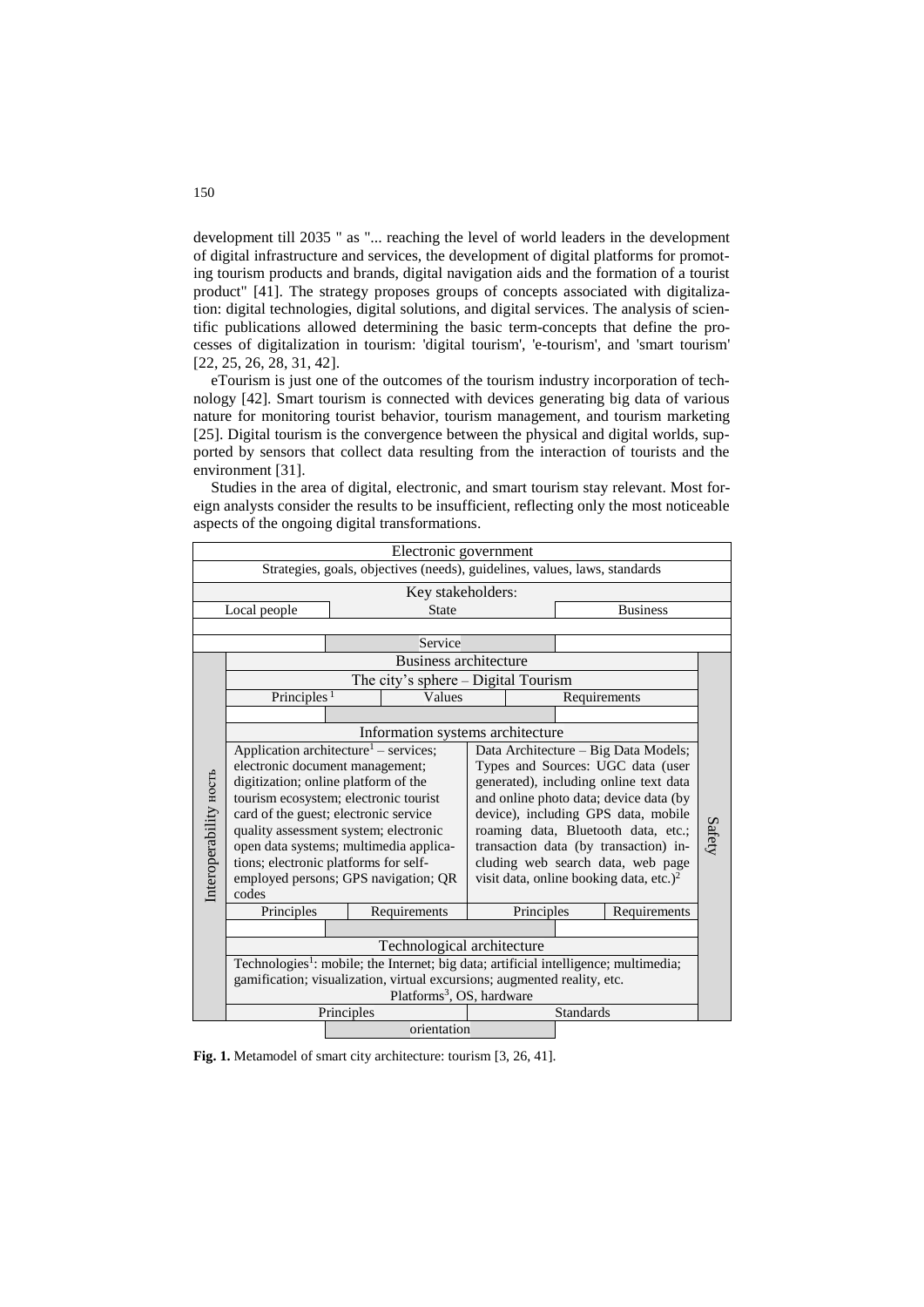The solution to urban problems can be found through the use of smart city concepts and projects. This decision supports public administration oriented towards the interests of citizens [8, 30]. The implementation of smart city (region) projects requires an architectural approach [1, 7, 43] and involves obtaining a number of results: concepts, principles, architecture (models) of a smart city, as well as areas of urban economy. The technology is a key moment in the smart city development [18]. Figure 1 shows a simplified metamodel of smart city architecture based on the Open Group TOGAF 9.2 standard [34] as applied to digital tourism as one of the urban economy areas. The TOGAF standard takes a holistic approach to enterprise architecture that allows us to see the individual blocks and elements in logic and relationships. The proposed architecture reflects an integrated view of digital tourism that allows classifying studies in this area as interdisciplinary research. Moreover, architecture is a way to identify semantic groups, which will be the base to build the trends reflected the topic and the development dynamic of interdisciplinary direction. M. Kohno, a researcher from Japan, [16] has studied concepts and implementations of smart cities, basing on the main trends characterizing smart city models around the world. As a result of this monitoring, Kohno has concluded that a modern smart city is not just focused on certain technology packages. In fact, this is the city which is a way to create and shape a new society, to solve a problem that limits the life of this community, and to determine a breakthrough into the future.

At the moment, BigData, the Internet of Things (IoT), augmented reality, artificial intelligence, blockchain technologies, as well as mobile and Internet technologies have become widespread in the tourism sector of the smart city. Artificial intelligence is used to automate aircraft servicing, improve profitability management for hotels and airlines, personalize booking mechanisms, manage airport traffic, and operate chat bots on travel company websites. Technologies of virtual and augmented reality (AR/VR) in the tourism industry have found their application in navigation, information support for the management and organization of excursion activities, and virtual travel. The relevance of sources and data are provided by the technologies of the Internet of Things. For instance, sensors in a smart hotel can collect a huge amount of data, which use can improve the quality of travel products and personalize travel services. The use of mobile devices has become a major trend in the travel business in recent years. That is why the analysis of contexts and the construction of trends in digital tourism studies is becoming important.

#### **2. Methods used in interdisciplinary research areas**

As noted earlier [19], in modern scientific studies, the task of analyzing promising interdisciplinary scientific areas is being actualized, which allows us to predict the relevance of research results in these areas (knowledge) in various fields of social life. There is a lag in the development of scientometric and scientific disciplines from the growth rate of the terminological and categorical base of interdisciplinary scientific fields, which is uncontrollably formed by scientific schools, groups, and individual researchers. The ambiguity of terminology and unstructured information, even with free access, makes it impossible to quickly monitor emerging trends and relationships.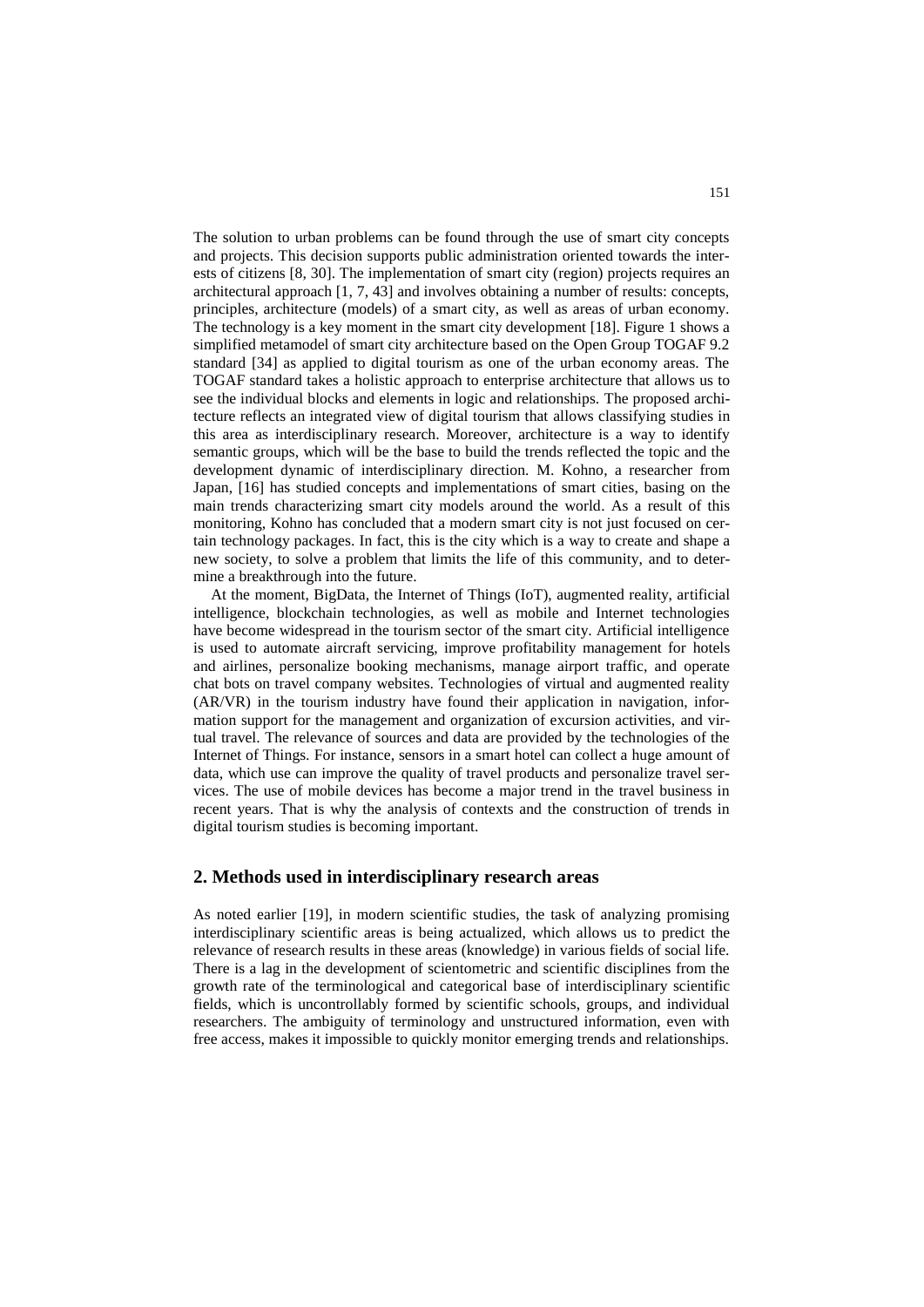Reinterpretation the role of interdisciplinary disciplines and the applicability of traditional scientific methods in interdisciplinary research is widely covered in scientific publications. Interdisciplinary areas (in fact contexts) are believed to be identified through a thematic search and described quantitatively and qualitatively through various kinds of measurements and procedures. Thus, for instance, K. Okamura, focusing on clusters of highly cited papers widely known as research fronts (RFs), has suggested that interdisciplinarity is statistically significantly and positively associated with research impact by focusing on highly cited paper clusters [32]. C. Carusi and G. Bianchi have applied the quantifying of journals' interdisciplinarity by exploiting relation between scholars and journals where such scholars do publish [4]. J. Raimbault has offered a measurement methodology that combines the analysis of citation networks and semantic analysis, studying the qualitative laws of relations between endogenous disciplines [40]. C. Piciocchi and L. Martinelli have conducted research on the development of categorical-conceptual apparatuses of various scientific areas, where Digital Humanities methods and approaches are used [38]. The paper on the cultural initiatives and the mapping process of governance and participation dynamics involve an abductive reasoning as a pragmatic approach to advancing the social sciences through a process of "systematic combining" both the analytical framework and the case studies in order to expand the theoretical and empirical understanding of results [2]. The methodology of research groups [14, 35] consists of data extraction, analytical approach (descriptive analysis and text mining), and machine-learning analysis. G. Paré, M. C. Trudel, M. Jaana, S. Kitsiou focus the researchers on the preparation as well as analysis of reviews, and develop their own typology of reviews, encouraging authors to use this typology to position their contribution [34]. Gamification studies constitute a significant part of such studies. For instance, Finnish researchers practice intellectual search and analysis of scientific texts in their study, preferring manual data processing [17]. The search strategy of Indonesian authors described in their paper "The Approach to the Meta-description of the Interdisciplinary Research Terminological Landscape" consists of "sorting digital libraries, determining keywords, using existing tools in digital libraries to facilitate the search, and taking primary studies obtained for processing" [39].

The review of research approaches presented below was performed on the selection of articles in the Science Direct library as a result of the complex request that includes the main term-concepts of the area: 'e-tourism', 'smart tourism', and 'digital tourism'.

A generalization of the analytical methods used in the research of digital and smart tourism, which belongs to interdisciplinary directions is presented in the paper "Big data in tourism research: a literature review" by Jingjing Li and et al. [25]. The paper notes that a variety of text mining techniques, which include data collection and analysis, are widely used in tourism research to extract and apply useful information hidden in online text data. The online text data collected by a web scanner is analyzed to extract useful knowledge (context knowledge) in two stages: data preprocessing and pattern detection.

Preprocessing includes data cleansing, tokenization, word wrap, and part-of-speech marking operations. Web search results are used to predict tourism trends. For this, two main steps are taken: the choice of keywords and the introduction of predictors, which allows you to build a predictive model in the future. The selection of keywords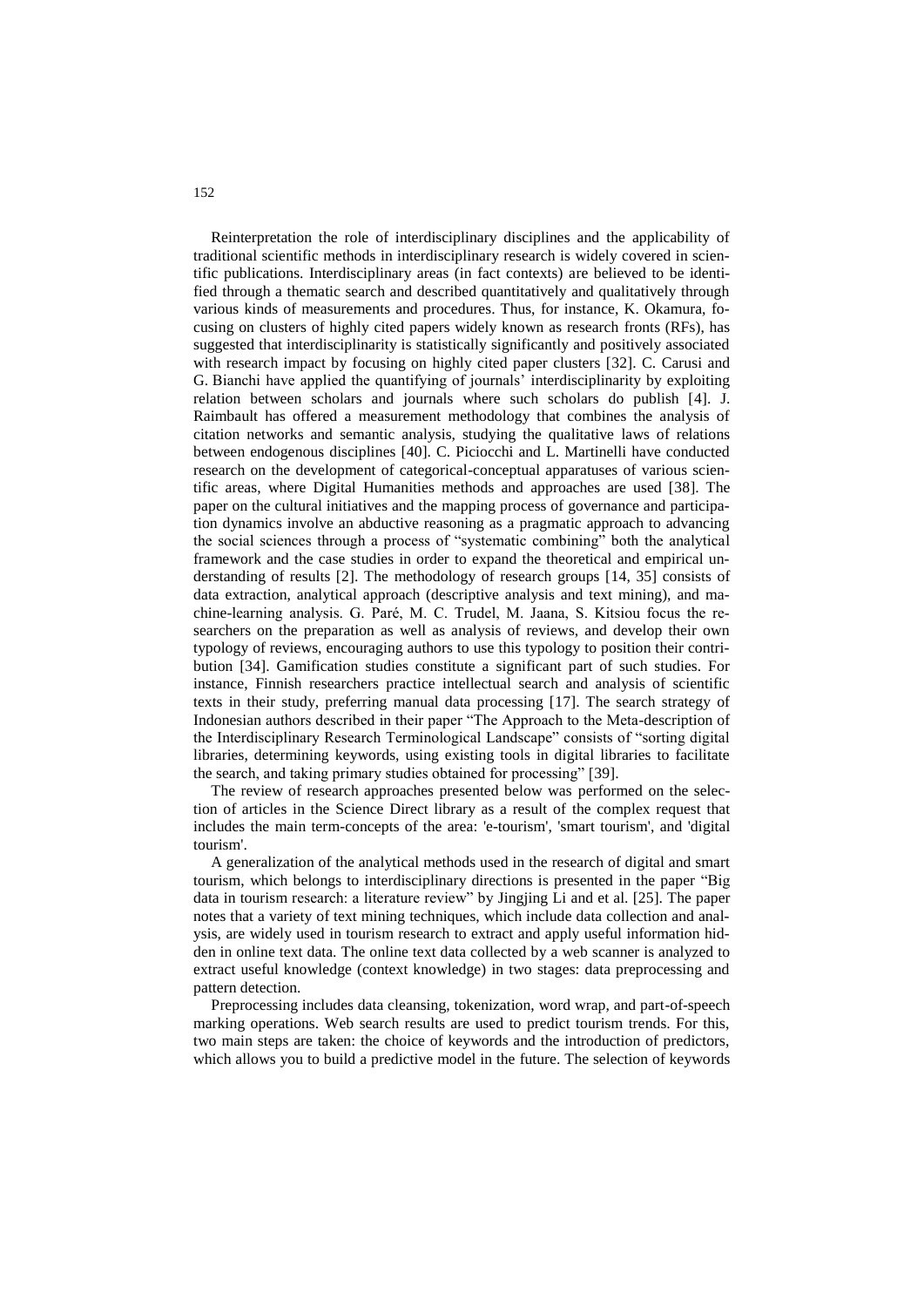(the terminological core of the scientific direction) is the main process in tourism research by using web-search data, and the results highly depend on the selection methods.

The study by Julio Navío-Marco et al. [31], according to the authors, can be classified as a narrative review aimed at analyzing the academic literature linking ICTs and tourism as well as making a critical assessment of its quality. The review was conducted in a traditional, namely, conceptual and chronological manner. From a methodological point of view, the online databases of scientific publications (Web of Science, SciencieDirect) and various combinations of keywords related to e-tourism were used. Since in a number of previous publications the predominant use of scientific articles on tourism was declared as the main limitation of research (which would not correspond to the interdisciplinary nature of the topic under consideration), the authors included journals related to ICTs in the review. In the study, the following review procedure was adopted: at the beginning, the determination of the purpose and scope (period, subject of the review); then the determination of the selection materials' procedure; the adjusting of the source selecting process (manual search and identification of relevance using various combinations of key-words, inclusion of JCR Q1 articles with a significant number of citations in the review); the compilation of the most relevant materials for analysis; the reselection and the review of sources; highlighting of the relevant content with using the multiple coders. Having given the presence of a large number of topics and approaches reflecting the research of the links between ICTs and tourism in recent years, the authors of the paper argue that it was impossible to imply an overview of such a multi-dimensional area as 'smart tourism' without limiting any volume of material.

Jing Li et al. [24] have applied such a research methodology as the complex analysis of critical media discourse (CMDA), which is the integration of the analysis of media discourse Carvalho (MDA, 2008) with Fairclough Critical Discourse Analysis (CDA, 1995) methodology research. The CDA approach provides a skeleton framework; while the media discourse analysis framework suggests analytical components for each CDA dimension. CDA includes three various types of analysis: text analysis, processing analysis, and social analysis, which are simultaneous but interdependent. CDA is suitable for the study of social and cultural change because it facilitates the integration of discourse analysis and analysis of macro-contexts. The Carvalho text analysis scheme was applied to the text description. Contextual analysis was used to interpret the processes. The dataset in this work is news, industry reports and reviews, magazine articles, expert reviews, travel advertisements, editorials, and travel notes collected through the Google search engine. The research was conducted using Leximancer software to identify the main concepts and dominant themes in media discourses, followed by manual coding for CMDA. Data collection began with the selection of keywords. As the basic term-concepts and keywords for collecting data from media discourses, the combinations that most often appeared in scientific research were chosen. The definition of basic term-concepts and their relationships is an integral part of discourse analysis, and the vocabulary used to represent a certain phenomenon is an essential component for the explication of meanings. Close attention was paid to the formation of the thesaurus, including the term-concepts found in the headings and first paragraphs of articles in the media. As a result, 94 term-concepts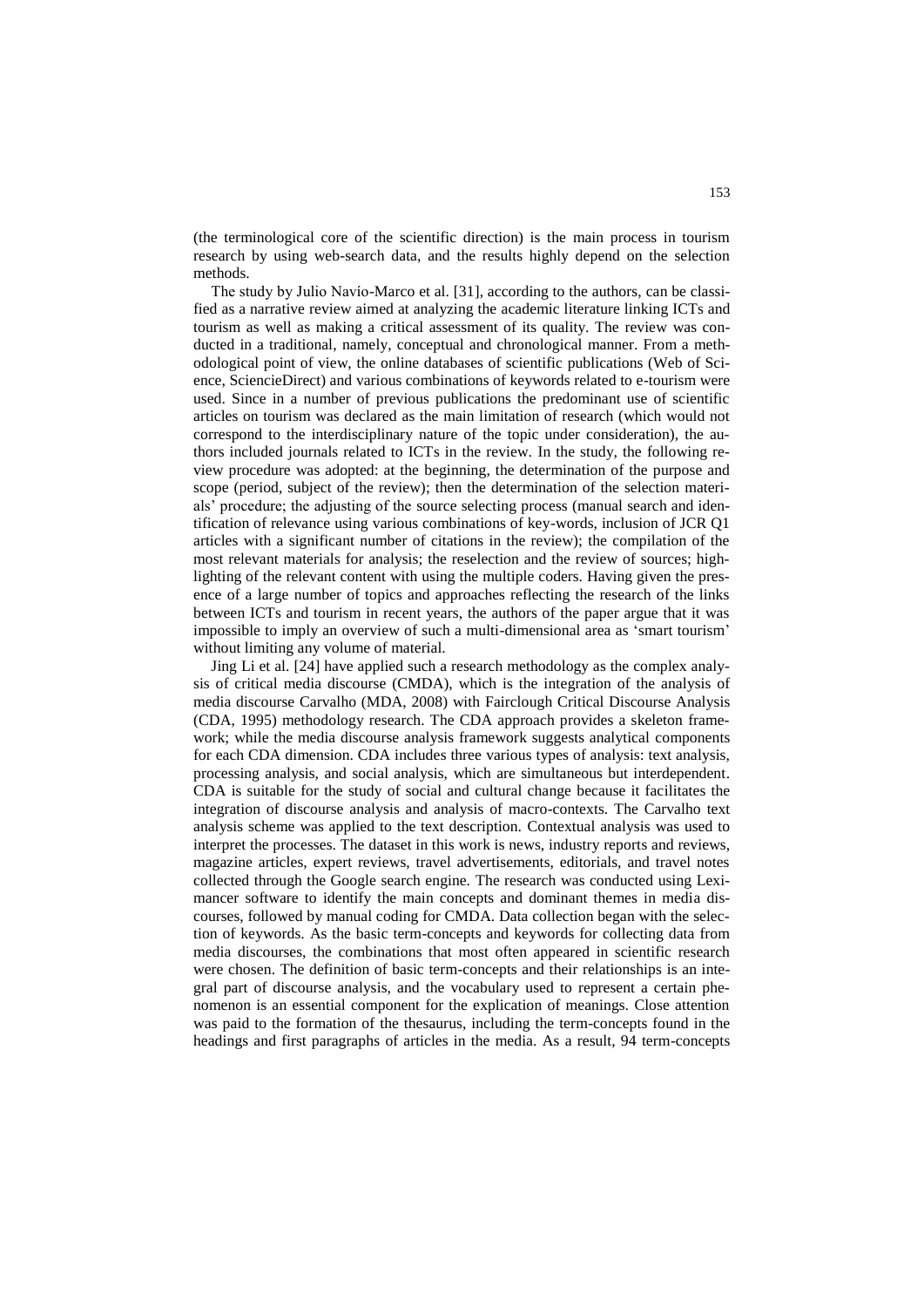were identified in the work, which were divided into twelve semantic topics. The thesaurus reflected the semantic diversity of the contexts of the materials processed.

The aim of the systematic literature review presented by Sanaz Shaee et al. [42] was to explore various aspects of intelligent travel destinations. A systematic review is an explicit and comprehensive method for identifying, synthesizing and evaluating, and consolidating the results of existing research on a specific topic of interest to a wide range of researchers. The review used a grounded theory method aimed at exploring a specific phenomenon through an inductive process that generates a theoretical understanding of the phenomenon. The approach is useful for conducting a comprehensive theoretical analysis related to a topic and consists of explaining the target phenomenon in accordance with concepts, categories, and relationships between them. Data analysis begins with open coding (defining categories, sentences, and dimensions), continues with axial coding (examining strategies, conditions, and consequences), and ends with selective coding (theory generation).

Primary links were selected based on an overview of headings, keywords, and abstracts. The queries were generated using the following keywords: smart tourism, smart travel destinations, smart city, smart sustainable city, information and communication technology, and sustainable tourism. Then the titles, abstracts, and keywords of the articles were revised in order to find other terms and keywords used in the research literature and to develop their own set of keywords. Boolean operators were used to get the best search results: logical AND to combine basic terms and OR to include synonyms.

Thus, the research environment has developed certain approaches and methods aimed at studying contextual knowledge. Without abandoning the generic and most adequate procedures, in our study we propose to use a synthetic method, which involves the use of ICTs at all stages of the study: from the search and collection of information to its quantitative and qualitative processing. Scientific text analysis is based on technologies of contextual search, explication, and display of contextual knowledge (contexts). The paper demonstrates the results of applying this method.

### **3. Research Methodology**

The methodology of that research is a comprehensive approach developed by the authors (named as synthetic method). There are several attitudes inherent in Synthetic method. The attitudes are the principles of conducting research, which include:

- ─ synthesis of various search methods, integrated coverage of research tools and varying the sequence of application of search technologies, selection, explication and analysis of contextual knowledge, depending on the initial conditions and characteristics of a specific research;
- ─ selection of digital resources containing text arrays, reflecting both scientific and socio-political discourses;
- ─ refusal to study a thematic sample of highly cited scientific journals with a high impact factor in favor of considering a wider range of publications from thematically different editions, which makes it possible to explicate a larger number of rel-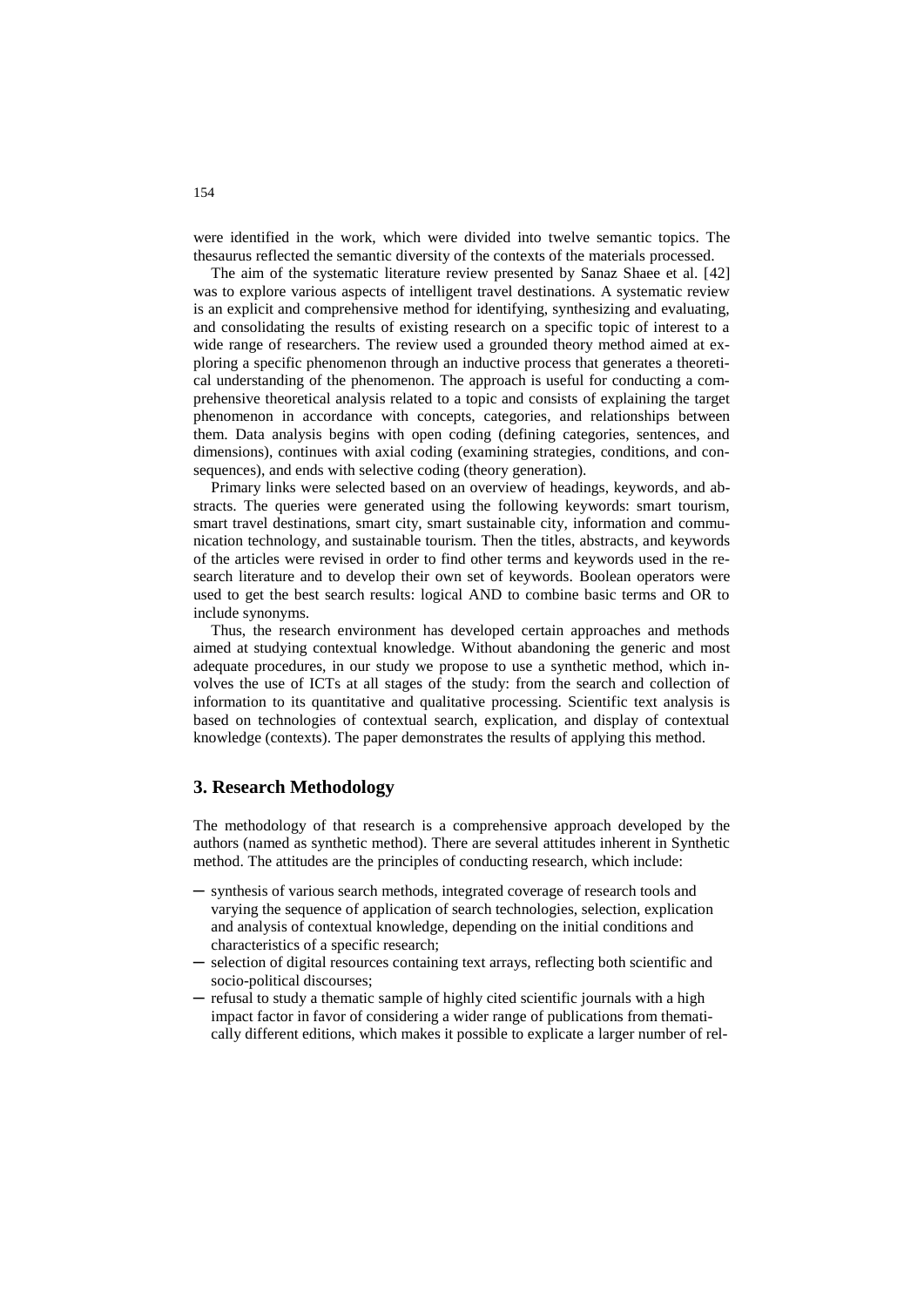evant terms, as well as to consider various trends in the development of interdisciplinary research areas, regardless of their prevalence.

The application of the synthetic method is independent of the choice of specific information environments and software.

## **4. Dynamics of research interest in "Digitalization of tourism" interdisciplinary direction**

The results obtained at the previous stage of identifying term-concepts in the subject area of digital tourism were used to analyze the dynamics of research interest in this topic both in the world and in Russian scientific discourses.

A contextual search was made in scientific network information resources and mass media to form a Russian-language terminological base. Search queries have included the key phrases such as 'digital tourism', 'digital tourism', 'smart tourism', 'smart tourism', 'e-tourism', 'e-tourism', 'intellectual tourism' (in Russian and English). The inclusion of English terms in search queries is explained by the fact that the authors of articles often use both Russian and English versions of terms. Figure 2 presents the dynamics of publication activity on the topic of digital and e-tourism, demonstrated on the basis of the Russian scientific electronic library eLibrary and the Google Scholar information retrieval system from 2010 to 2020.



**Fig. 2.** Dynamics of research interest in digital tourism 2010-2020 in Russian-language scientific discourse

Analysis of the dynamics of the Russian-language terminology base of digital tourism, obtained from the eLibrary and Google Scholar, allowed us to draw the following conclusions: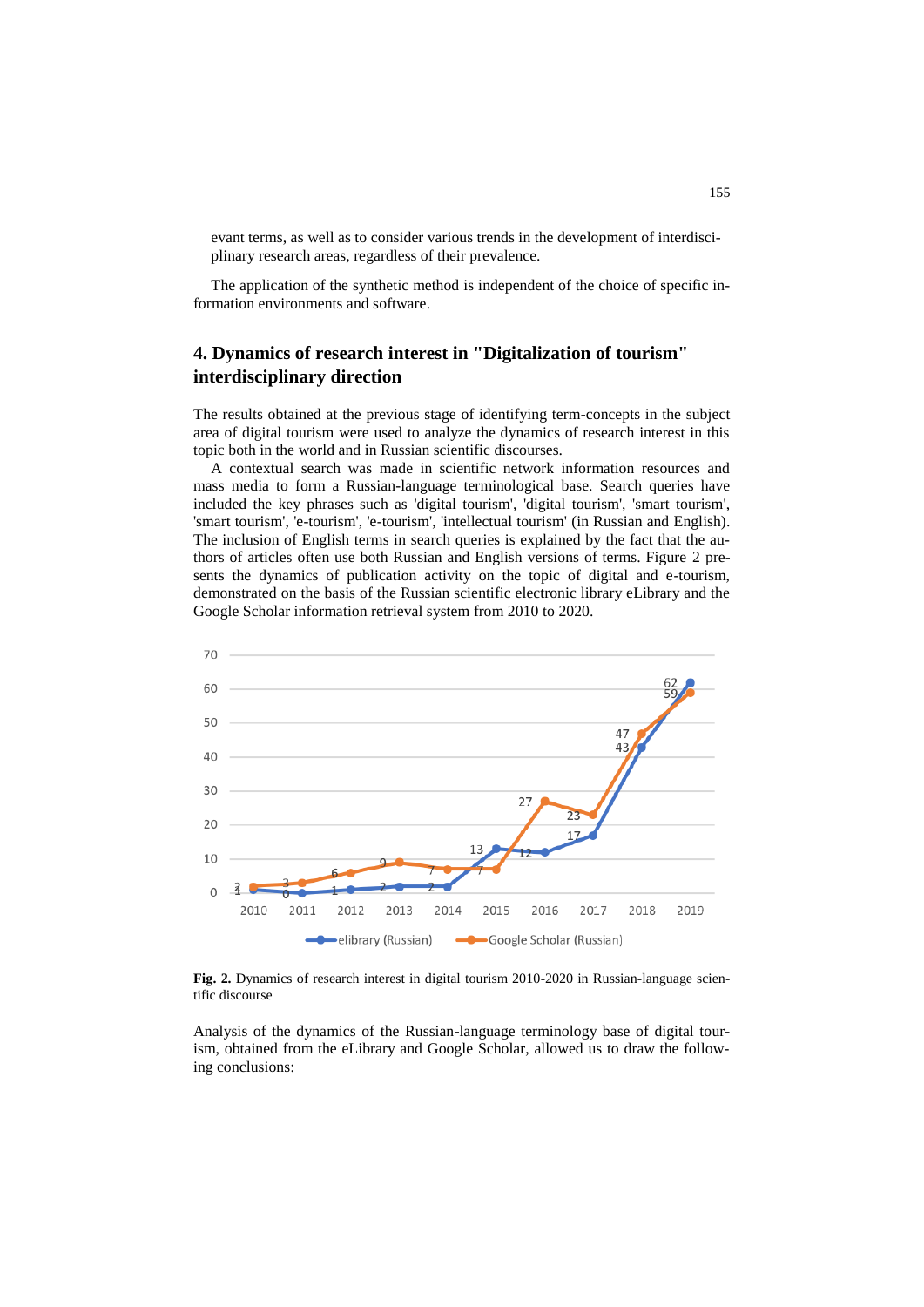- the activity of scientific interest in the topic of digital tourism has been growing over a ten-year period. For example, in 2019, the activity increased relative to the study on eLibrary by 60 times, on Google Scholar by 30 times;
- ─ trends expressed in scientific publications and formed on the basis of the eLibrary platform and Google Scholar show the same character;
- the general trend can be divided into two blocks. the first block of "quiet" is the period from 2010 to 2015 (the number of publications is insignificant and varies within 1-7, there are no abrupt changes) and the period of "increased activity" is the period after 2015 to the present (the number of publications is growing rapidly from year to year and varies in the range of 13-62). Moreover, compared to 2015, the activity on eLibrary increased by 4 times, on Google Scholar by more than 8 times.

Similar data was obtained from Google Scholar, ScienceDirect, and SpringerLink. The choice of ScienceDirect and SpringerLink platforms is due to the fact that they represent scientific publications of the largest scientific publishers Elsevier and Springer. the query was used with the use of the main terms and concepts identified at the previous stage: eTourism, smart tourism, digital tourism, intelligent tourism. the data obtained are shown in figure 3.



**Fig. 3.** Dynamics of research interest in digital tourism 2010-2020 in the English-language scientific discourse

From the Integrum information system results were obtained from 2010 to 2019 for Russian-language queries: ("digital tourism" or "electronic tourism") and ("smart tourism "or" smart tourism"). The results obtained indicate a rather weak interest of the official media in the development of the tourism sector based on the use of information and communication technologies. So, in the period from 2010 to 2019, only 18 publications were identified for the first request, and 17 for the second, with a clearly chaotic spread over the years. The discourse in mass media shows that journal-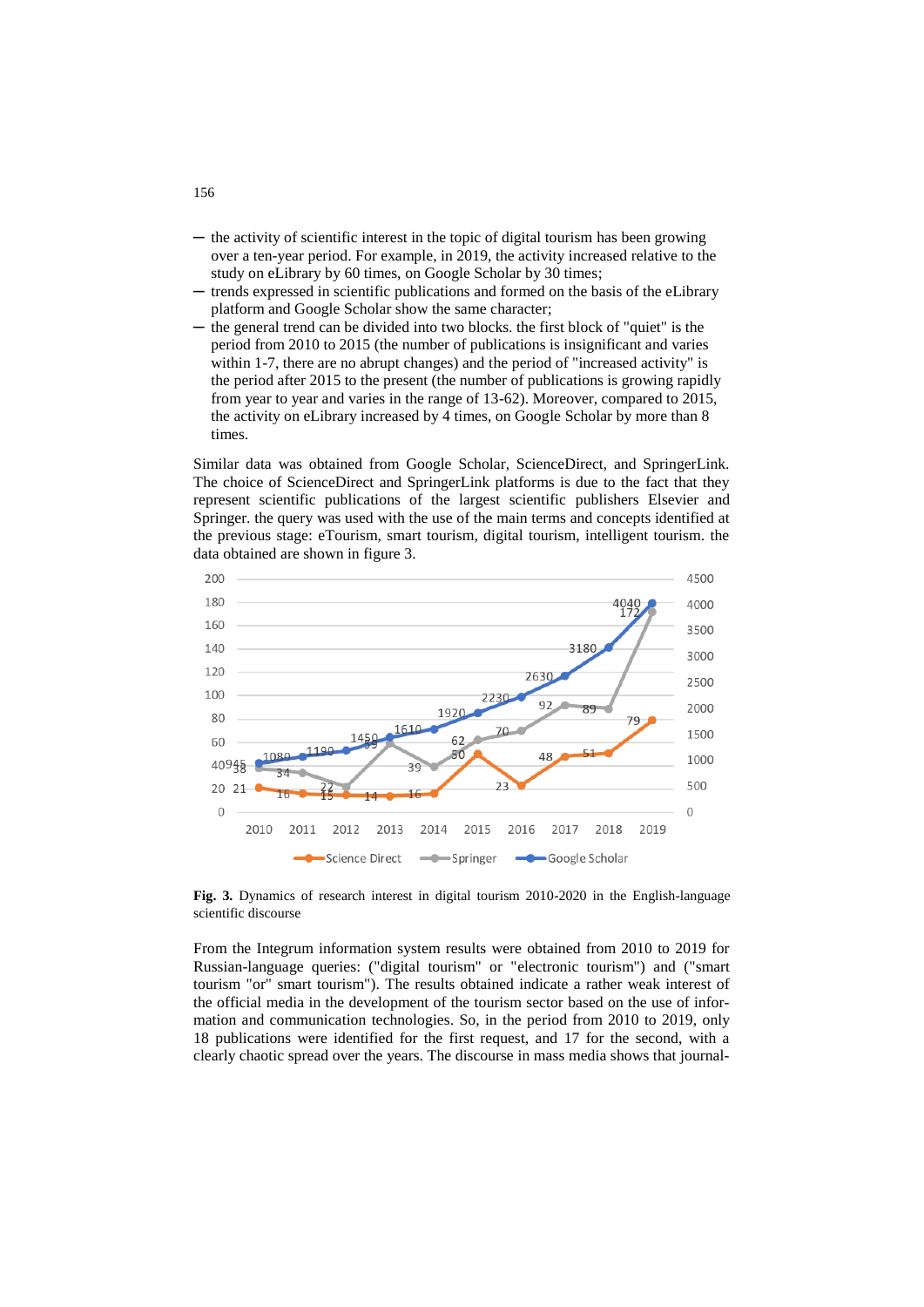ists use the terminology of "digital tourism" poorly. At the same time, they do not bother to seriously immerse themselves in this topic. Basically, the term "digital tourism" or "smart tourism" is used once in the title or annotation, and then no terms reflecting the topic of "digital tourism" are found in the text.

In addition, the impact of the COVID-19 coronavirus pandemic, which began at the end of 2019, on ongoing research in the development of "digital tourism" was analyzed. To do this, the terms COVID, SARS-CoV, 2019-nCoV and coronavirus were added to the queries in Russian and English in Google Scholar:

```
eTourism OR "smart tourism" OR "digital tourism" OR "in-
telligent tourism" +(COVID OR SARS-CoV OR 2019-nCoV OR 
coronavirus)
```
Publications with these terms were found only in 2020, which is justified by the impact of the pandemic on the tourism industry on a global scale not earlier than march 2020. Analysis of the obtained data shows (fig. 4) that:

- ─ in the total flow of publications on digital tourism, about 15 percent cover the development of digital tourism in the new conditions associated with the spread of COVID-19;
- Russian-speaking researchers are in the trend of global trends in the development of digital tourism;
- ─ the Russian tourism industry has suffered to the same extent as the global tourism industry, and digital tourism is the driver of its development in the context of the COVID-19 coronavirus epidemic.



**Fig. 4.** The correlation between publications on digital tourism in general and those dealing with the problems of COVID-19 (Russian and world scientific discourse 2020)

It has not been long since the beginning of the COVID-19 coronavirus pandemic. therefore, the dynamics of its impact on research in the field of digital tourism can be traced in a few years, if the current situation with the coronavirus continues to exist or will have trends for further development.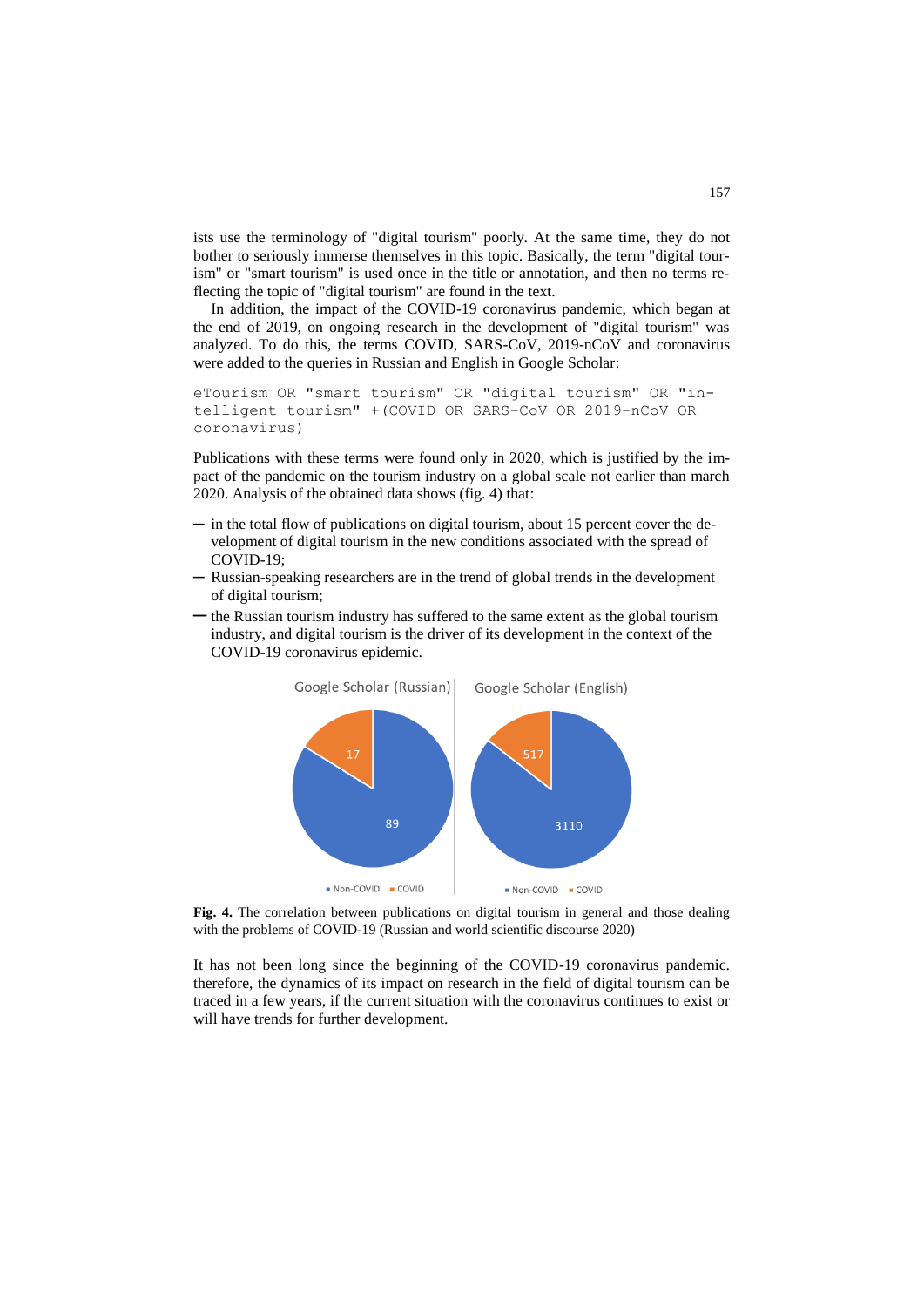### **5. The digital solutions of St. Petersburg**

These days, digital technologies are deeply embedded in the tourism industry. However, a few years ago, their functions in tourism were reduced mainly to information and communication functions. Tourism in the world has a single information space based on new principles of information support and tourism management. Customercentricity is the hallmark of smart travel destinations. The main task of this centricity is to provide services which can attract more tourists and increase comfort. For that, special tourist applications were created. Table represents the implementation of digital travel services for the two cities (Tel Aviv and St. Petersburg).

| Smart travel                          | <b>Functions</b>                                                                                                                        | Components                                  | Travel applications                                                                           |                                                                                                                                                                       |  |  |
|---------------------------------------|-----------------------------------------------------------------------------------------------------------------------------------------|---------------------------------------------|-----------------------------------------------------------------------------------------------|-----------------------------------------------------------------------------------------------------------------------------------------------------------------------|--|--|
| destinations                          |                                                                                                                                         |                                             | Tel Aviv                                                                                      | St. Petersburg                                                                                                                                                        |  |  |
| Augmented<br>reality                  | allow tourists to com-<br>bine real experiences<br>and virtual information                                                              | Smart people                                | "Mekomi"<br>$\overline{\phantom{a}}$<br>video guide to<br>attractions                         | audio guide to the city<br>& the Hermitage                                                                                                                            |  |  |
| Vehicle track-<br>ing system          | provide information on<br>schedules.<br>tariffs.<br>routes, transport stops,<br>ordering a taxi in real<br>time                         | Smart mobili-<br>ty                         | "Alternative" -<br>information on<br>how to move                                              | Yandex.transport<br>maps, routes                                                                                                                                      |  |  |
| Online book-<br>ing and pur-<br>chase | rental<br>housing.<br>excursions<br>transport,<br>comfort and cost sav-<br>ings, familiarity with<br>local<br>customs<br>and<br>culture | Smart<br>econ-<br>omy                       | "Tellavista" -<br>comprehensive<br>booking<br>SVS-<br>tem                                     | "Gettable"<br>online<br>restaurant reservations                                                                                                                       |  |  |
| Joint<br>con-<br>sumption             | exchange vacation                                                                                                                       | Smart<br>econ-<br>Smart<br>omy,<br>living   | "Casa Versa" -<br>exchange<br>vacation plat-<br>form                                          | "House Exchange" -<br>exchange vacation<br>platform; Yandex.Drive,<br>Delimobil, Velogorod,<br>Whoosh and others                                                      |  |  |
| Loyalty<br>pro-<br>grams              | services with discounts                                                                                                                 | Smart<br>econ-<br>Smart<br>omy,<br>mobility | "MyeFlyTM"<br>- purchase of<br>airline<br>tickets<br>for<br>loyalty<br>miles                  | "Guest card" $-$ a single<br>card for tourists, which<br>includes visits to muse-<br>excursions,<br>and<br>ums<br>electronic<br>transport<br>ticket, discount coupons |  |  |
| Access system<br>to officials         | registration of<br>com-<br>plaints, appeals,<br>dia-<br>logue by the authorities<br>and regulatory organi-<br>zations                   | Smart<br>$qov-$<br>ernment                  | "Tel<br>Aviv<br>Municipality"<br>- communica-<br>tion with the<br>admin-<br>city<br>istration | "State services portal St.<br>Petersburg" – learning<br>and<br>municipal<br>state<br>electronic<br>services.<br>online applications                                   |  |  |

**Table 1.** Implementation of digital travel services of Tel Aviv and St. Petersburg.

Analysis of the presented data shows that the tourism industry uses digital solutions in different countries. At the same time, large cultural centers are in the trend of global development. this is also typical for Russia.

The use of mobile devices has become a major trend in the travel business in recent years. On average, tourists use 17 different mobile apps while traveling [33]. First of all, these are cartographic services, travel guides and audio guides, geolocation and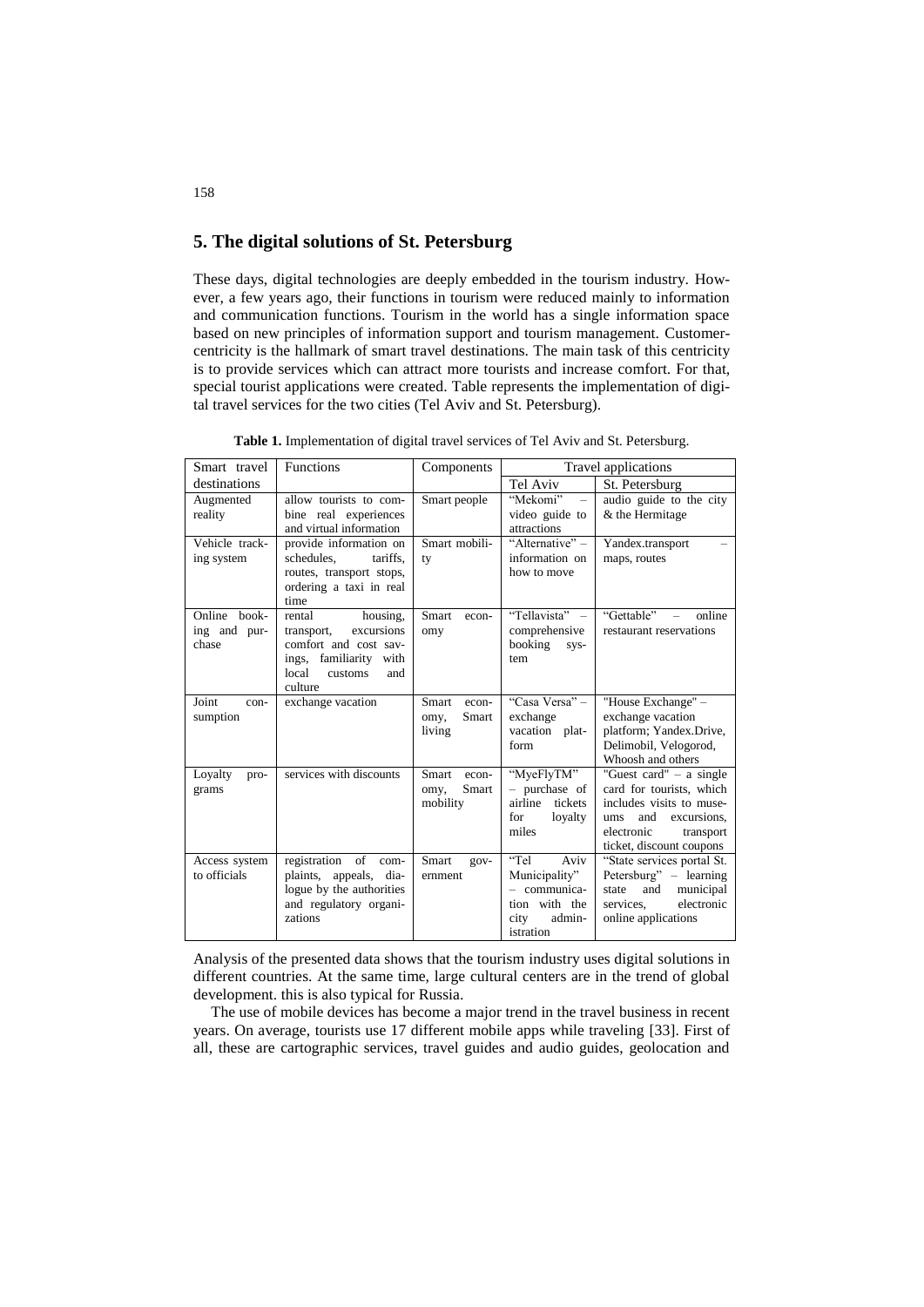geoinformation systems, booking air and railway tickets, hotels, various types of reference information, translation programs, and others.

St. Petersburg has gained mobile applications and services, which help tourists to navigate and make their staying in the city more comfortable and variable. Visit Petersburg.ru is a city tourist portal, which has a large database of objects of the city tourist industry in nine languages. There are other guide apps for St. Petersburg: *Peterburg.center, izi.TRAVEL, KudaGo, TripAdvisor*, and others. Application-guides to museums and sights are *Hermitage, Kunstkamera. museum guide*; audio guides – *Erarta 2.0, RM Guide* (Russian museum), 1000Guides (St. Petersburg museums). AR/VR technologies in St. Petersburg are represented by the following series: mobile application *Museum of AR Streets,* VR film *Hermitage VR. Immersion in History*, a virtual tour of the Russian Railways Museum, VR bus tour *I see the city of Petrov*. AR/VR technologies allow providing cultural leisure for all categories of citizens even in a pandemic. Since the end of 2019, electronic tourist visas have begun to operate in St. Petersburg and the Leningrad region.

### **6. Conclusion**

Implemented study allows us to draw the following conclusions:

- ─ digital tourism is perceived in society as a new and still poorly studied phenomenon without a clear understanding of the essence of this concept;
- ─ in the educational sphere, new areas of training of specialists and advanced training of civil servants in the field of digital tourism appear;
- ─ initiative projects appear and begin to be implemented (mainly at the regional level) in the mainstream of digital tourism and smart tourism (to a greater extent), for example, various specialized Internet portals, aggregators, and search engines;
- ─ digital tourism and smart tourism are considered as mechanisms for attracting people to the sphere of real tourism (implementation of participation mechanisms);
- ─ discussion of the digital and smart tourism development occurs at various regional and international venues (forums and festivals);
- ─ In this way, the data illustrating publication activity allows asserting a growing scientific interest in the digital tourism topic.

The development of digital technologies, the ubiquity of the Internet, the widespread development of social networks, the development of technologies related to artificial intelligence, machine learning and BigData, and AR / VR have a great impact on the tourism industry transformation. The use of these technologies increases the efficiency of communication between participants in the tourism market. Digital transformations in the tourism sector of St. Petersburg have a large scope: mobile applications, the use of augmented reality technologies, audio guides, a single portal for tourists, and many others.

Future research initiatives could include questions about how technology fits into public conscience and relationships, and how tourism-related businesses are transformed. An equally important area is scientific research, tracking scientific trends, and building their predictive models. Such research is of value to both scientists and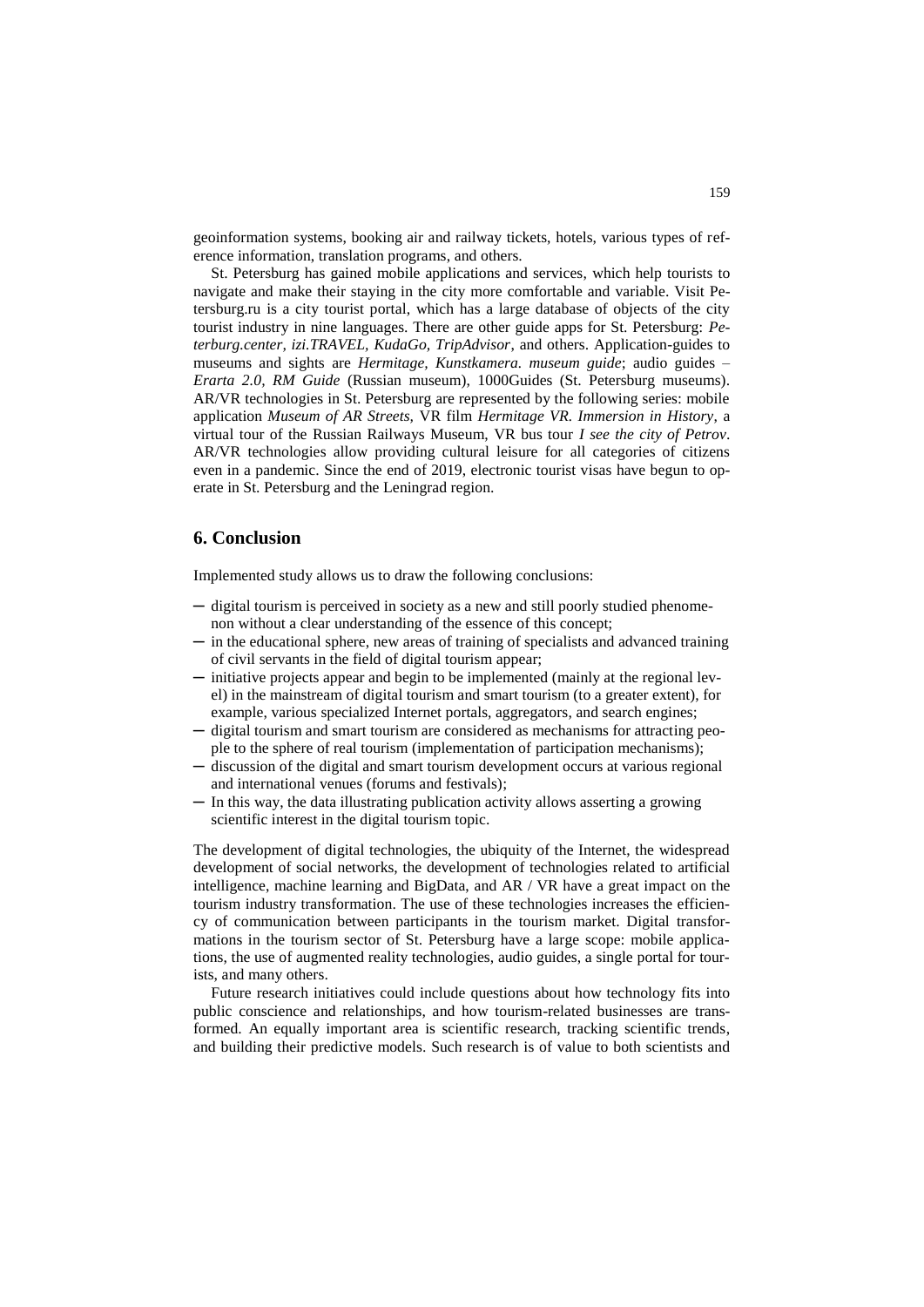businessmen. This is especially true in the light of forecasting the development of tourism after the end of the pandemic.

### **Acknowledgement**

The work was supported by the Russian Foundation for Basic Research, project 18- 011-00923-a.

### **References**

- 1. Ahlund, C.: ICT Architectures for Smart Cities/Regions. https://www.kth.se/ polopoly\_fs/1.582402!/C%C3%85\_ICTArchitectures\_for\_SmartRegions.pdf, last accessed 2020/12/10.
- 2. Biondia, L., Demartinia, P., Marchegiania, L., Marchioria, M., Piberb, M.: Understanding orchestrated participatory cultural initiatives: Mapping the dynamics of governance and participation. Cities 96, 102459 (2020). DOI: 10.1016/j.cities.2019.102459.
- 3. Buhalis, D., Licata, M.C.: The future eTourism intermediaries. Tourism Management 23, 207–220 (2020).
- 4. Carusi, C., Bianchi, G.: A look at interdisciplinarity using bipartite scholar/journal networks. Scientometrics 122, 867–894 (2020). DOI: 10.1007/s11192-019-03309-3.
- 5. Cherevichko, T.V., Temjakova, T.V.: Cifrovizacija turizma: formy projavlenija. Izv. Sarat. un-ta. Nov. ser. Ser. Jekonomika. Upravlenie. Pravo, 19(1), 59–64 (2019).
- 6. Chetvertaja promyshlennaja revoljucija. Populjarno o glavnom tehnologicheskom trende XXI veka, TAdviser 17.10.2017 (2017), http://www.tadviser.ru/index.php/Статья:Четвертая\_промышленная\_революция\_(Indus try\_Индустрия\_4.0), last accessed 2020/11/11 [In Russian].
- 7. Creating Municipal ICT Architectures. A reference guide from Smart Cities. https://www.slideshare.net/smartcities/creating-municipal-ict-architectures-a-referenceguide-from-smart-cities (2011), last accessed 2020/12/10.
- 8. Drozhzhinov, V.I., Kupriyanovsky, V.P., Namiot, D.R., Sinyagov, S.A., Kharitonov, A.A.: Smart Cities: models, tools, rankings, and standards. International Journal of Open Information Technologies 5(3), 19–48 (2017).

http://injoit.org/index.php/j1/article/view/403, last accessed 2020/12/10.

- 9. Egger, I., Lei, S.I., Wassler, P.: Digital free tourism An exploratory study of tourist motivations. Tourism Management 79, 104098 (2020). DOI: 10.1016/j.tourman.2020.104098.
- 10. EU Guidebook on Sustainable Tourism for Development. Enhancing capacities for Sustainable Tourism for development in developing countries, Madrid, UNWTO (2013). [https://www.unwto.org/EU-guidebook-on-sustainable-tourism-for-development.](https://www.unwto.org/EU-guidebook-on-sustainable-tourism-for-development), last accessed 2020/12/10.
- 11. Federal'nyj zakon ot 24.11.1996 N 132-FZ (red. ot 03.07.2019, ot 01.04.2020). "Ob osnovah turistskoj dejatel'nosti v Rossijskoj Federacii", http://www.consultant.ru/document/cons\_doc\_LAW\_12462/bb9e97fad9d14ac66df4b6e67 c453d1be3b77b4c/, last accessed 2020/12/10 [In Russian].
- 12. Gradinarova, A.A.: Sovremennye tendentsii tsifrovoy transformatsii v turisticheskoy otrasli. Trudy konferentsii «Problemy i perspektivy razvitiya turizma v Yuzhnom federal'nom okruge». Izd-vo «Tipografiya «Arial», Simferopol', pp. 69–73 (2017).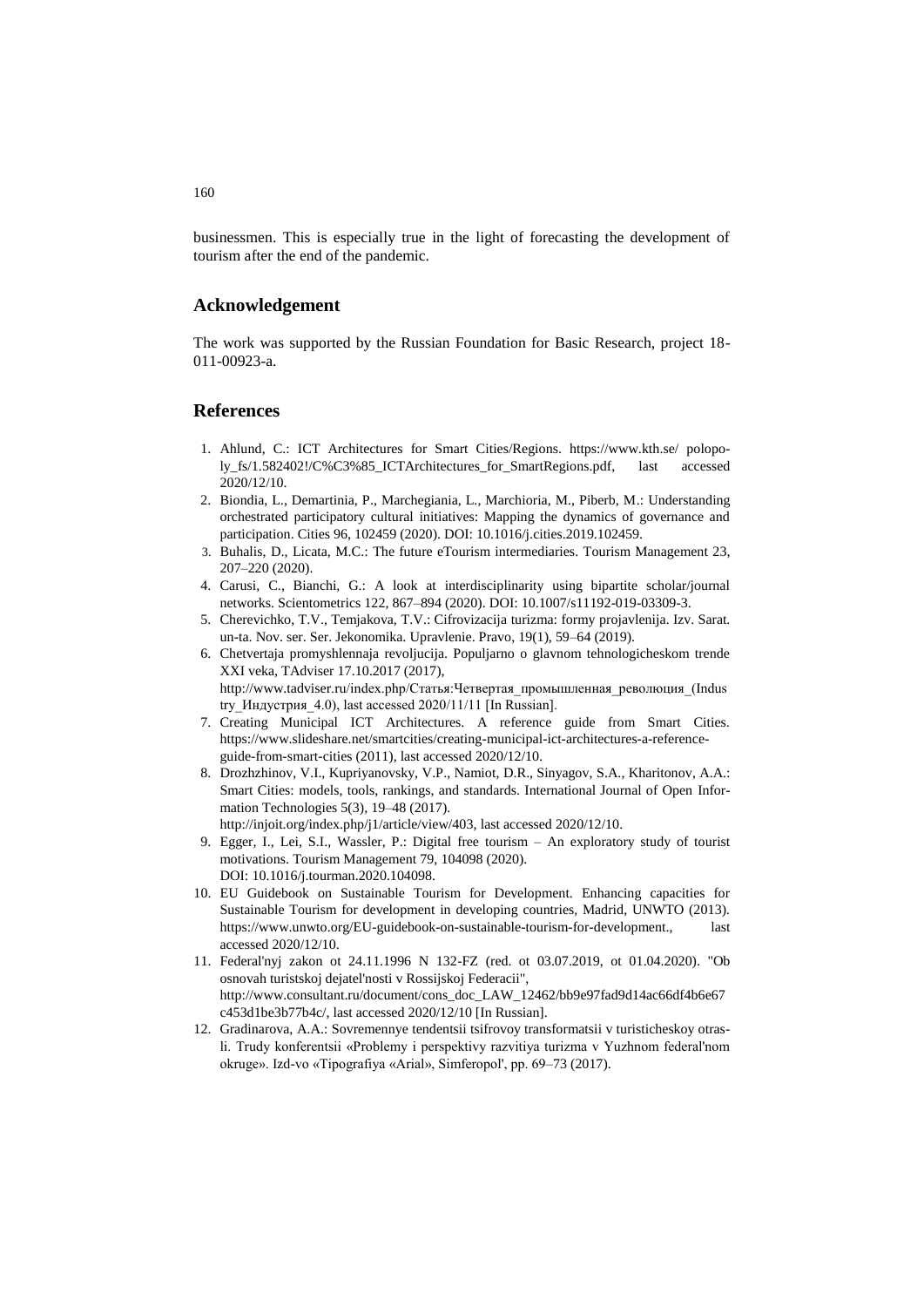- 13. Holt, J., Polton, J., Huthnance, J., Wakelin, S., Enda, O'Dea E., Harle, J., Yool A., Artioli Y., Blackford Y., Siddorn J., Inall, M.: Climate-Driven Change in the North Atlantic and Arctic Oceans Can Greatly Reduce the Circulation of the North Sea. Geophysical Research Letters (2018), DOI: 10.1029/2018GL078878.
- 14. Jimenez-Marquez, J.L., Gonzalez-Carrasco, I., Lopez-Cuadrado, J.L., Ruiz-Mezcua, B.: Towards a big data framework for analyzing social media contente. International Journal of Information Management, 44, 1–12 (2019). DOI: 10.1016/j.ijinfomgt.2018.09.003.
- 15. Kalmakova, A.A.: Cifrovye turisticheskie jekosistemy i ih rol' v marketinge destinacij. Geografija i turizm: sb. nauch. tr. 14, 57–62 (2015) [In Russian].
- 16. Kohno, M.: Innopolis is an outdated model, it should have been implemented 30 years ago (2018). https://realnoevremya.ru/articles/95516-intervyu-s-michinaga-kohno-ekspertompo-umnym-gorodam, last accessed 2020/12/10.
- 17. Koivisto, J, Hamari, J.: The rise of motivational information systems: A review of gamification research. International Journal of Information Management, 45, 191–210 (2019). DOI: 10.1016/j.ijinfomgt.2018.10.013.
- 18. Kononova, O.V., Pavlovskaya, M.A.: Digital economy technologies in smart city projects: participants and prospects. Modern Information Technologies and IT-Education, 14(3), 692–706 (2018). DOI: 10.25559/sitito.14.201803.692-706.
- 19. Kononova, O., Prokudin, D., Timofeeva, A.: Gamification and interdisciplinary scientific research: scientific text mining. In: Proceedings of the international conferences on ICT, Society and Human Beings 2020, Connected Smart Cities 2020 and Web Based Communities and Social Media 2020, july 21 - 23, 2020. Edited by Piet Kommers and Guo Chao Peng, IADIS Press, pp. 209-213 (2020).
- 20. Kononova, O.V., Lyapin, S.Kh., Prokudin, D.E.: Studying the Interdisciplinary Terminological Landscape of Digital Economy with the Use of Contextual Analysis Tools. International Journal of Open Information Technologies, 6(12), 57–66 (2018), [http://injoit.org/index.php/j1/article/view/648,](http://injoit.org/index.php/j1/article/view/648) last accessed 2020/11/11 [In Russian].
- 21. Kononova, O.V., Prokudin, D.E., Smirnova, P.V.: Approach to Use of Network Scientific Environment for Studying the Interdisciplinary Terminological Landscape of Digital Economy. Information Society: Education, Science, Culture and Technology of Future, 3, 53–66 (2019). DOI: 10.17586/2587-8557-2019-3-53-66 [In Russian].
- 22. Kontogianni, A., Alepis, E.: Smart tourism: State of the art and literature review for the last six years. Array 6, 100020 (2020). DOI: 10.1016/j.array.2020.100020.
- 23. Kormjagina, N.N.: Smart-turizm kak chast' Smart-koncepcii. Marketing i logistika, 6(14), 45–57 (2017) [In Russian].
- 24. Li J., Pearce P.L., Low D.: Media representation of digital-free tourism: A critical discourse analysis. Tourism Management, 69, 317–329 (2018). DOI: 10.1016/j.tourman.2018.06.027.
- 25. Li, J., Xu, L., Tang, L., Wang, S., Li, L. Big data in tourism research: A literature review. Tourism Management, 68, 301–323 (2018). DOI: 10.1016/j.tourman.2018.03.009.
- 26. Li, Yu., Hu, C., Huang, Ch., Duan, L.: The concept of smart tourism in the context of tourism information services. Tourism Management, 58, 293–300 (2017). DOI: 10.1016/j.tourman.2016.03.014.
- 27. Molchanova, V.A.: Tendencii innovacionnogo razvitija turistskih destinacij: «umnaja destinacija». Jekonomika i predprinimatel'stvo, 9(3), 715–720 (2017) [In Russian].
- 28. Molz, J.G.: Travel connections: Tourism, technology and togetherness in a mobile world. London: New York, Routledge (2012).
- 29. Moshnjaga, E.V.: Osnovnye tendencii razvitija turizma v sovremennom mire. Vestnik RMAT, 3(9), 20–33 (2013) [In Russian].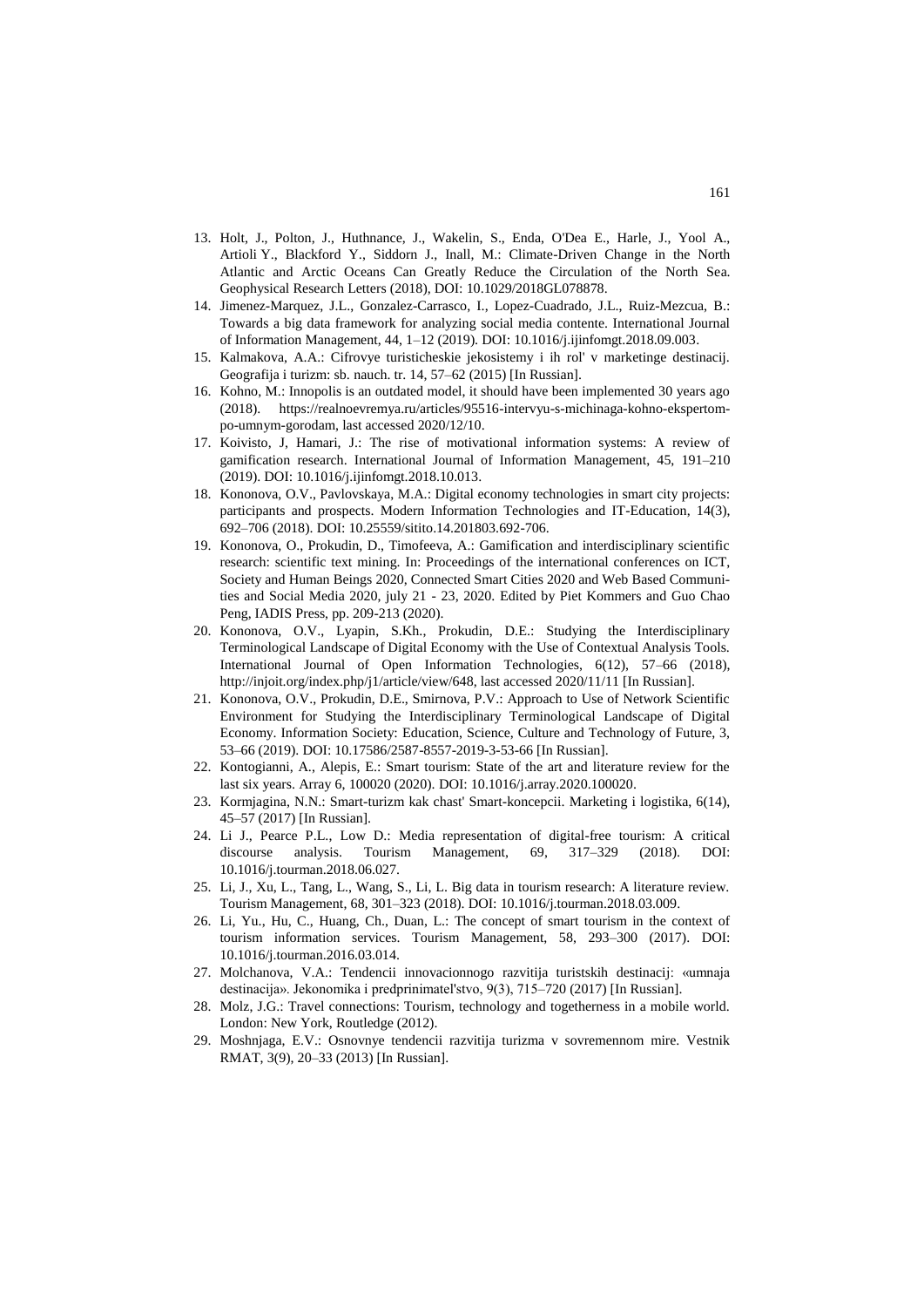- 30. Narmeen, Z.B., Jawwad, A.S.: Smart City Architecture: Vision and Challenges. International Journal of Advanced Computer Science and Applications, 6(11), 246–255 (2015). http://thesai.org/Downloads/Volume6No11/Paper\_32- Smart\_City\_Architecture\_Vision\_and\_Challenges.pdf, last accessed 2020/12/10.
- 31. Navío-Marco, J., Ruiz-Gómez, L.M., Sevilla-Sevilla, C.: Progress in information technology and tourism management: 30 years on T and 20 years after the internet – Revisiting Buhalis & Law's landmark study about eTourism. Tourism Management, 69, 460–470 (2018). DOI: 10.1016/j.tourman.2018.06.002.
- 32. Okamura, K.: Interdisciplinarity revisited: evidence for research impact and dynamism. Palgrave Communication, 5, 141 (2019). DOI: 10.1057/s41599-019-0352-4.
- 33. Opros tsifrovykh puteshestvennikov Rossii. https://t.co/d8jRGAxnnh, last accessed 2020/12/10.
- 34. Paré, G., Trudel, M.C., Jaana, M., Kitsiou, S.: Synthesizing information systems knowledge: A typology of literature reviews. Information & Management, 52(2), 183–199 (2015). DOI: 10.1016/j.im.2014.08.008.
- 35. Pejic-Bacha, M., Bertoncelb, T., Meškob, M., Krstićc, Ž.: Text mining of industry 4 job advertisements. International Journal of Information Management, 50, 416–431 (2020). DOI: 10.1016/j.ijinfomgt.2019.07.014.
- 36. Perles Ribes, J.F., Baidal, J.I.: Smart sustainability: a new perspective in the sustainable tourism debate. Investigaciones Regionales – Journal of Regional Research, 42, 151–170 (2018).
- 37. Phillips, S.G.: The tourism industry association of Canada [EB/OL], [http://www.slideshare.com,](http://www.slideshare.com/) last accessed 2020/12/10.
- 38. Piciocchi, C, Martinelli, L.: The change of definitions in a multidisciplinary landscape: the case of human embryo and preembryo identification. Croatian Medical Journal, 57(5), 510–515 (2016). DOI:10.3325/cmj.2016.57.510.
- 39. Purwandari, B., Sutoyo, M.A.H., Mishbah, M., Dzulfikar, M.F.: Gamification in e-Government: A Systematic Literature Review. In: Fourth International Conference on Informatics and Computing (ICIC), pp. 1–5. Semarang, Indonesia (2019). DOI: 10.1109/ICIC47613.2019.8985769.
- 40. Raimbault, J.: Exploration of an interdisciplinary scientific landscape. Scientometrics, 119(2), 617–641 (2019). DOI: 10.1007/s11192-019-03090-3.
- 41. Rasporjazhenie Pravitel'stva RF ot 20.09.2019 № 2129-r. "Ob utverzhdenii Strategii razvitija turizma v Rossijskoj Federacii na period do 2035 goda". [http://static.government.ru/media/files/FjJ74rYOaVA4yzPAshEulYxmWSpB4lrM.pdf,](http://static.government.ru/media/files/FjJ74rYOaVA4yzPAshEulYxmWSpB4lrM.pdf)  last accessed 2020/12/10 [In Russian].
- 42. Shaee, S., Ghatari, A.R., Hasanzadeh, A., Jahanyan, S.: Developing a model for sustainable smart tourism destinations: A systematic review. Tourism Management Perspectives, 31, 287–300 (2019). DOI: 10.1016/j.tmp.2019.06.002.
- 43. Shelton, T., Zook, M., Wiig A.: The actually existing Smart City. Cambridge Journal of Regions, Economy and Society, 8(1), 13-25 (2015). DOI: 10.1093/cjres/rsu026.
- 44. Shhedrina, E.Ju., Moiseeva, A.G., Goncharov, A.N., Hubulova, V.V.: Cifrovoj turizm: kak industrija 4.0 povlijaet na turisticheskuju otrasl' regiona. Sovremennaja nauka i innovacii, (1), 251–256 (2019) [In Russian].
- 45. Sjaocjan', K., Shucin, A.: Issledovanie razvitija «umnogo» turizma v provincii Czjansi v ramkah koncepcii «Internet+». Jekonomicheskie i social'nye peremeny v regione: fakty, tendencii, prognoz, 4, 199–205 (2016) [In Russian].